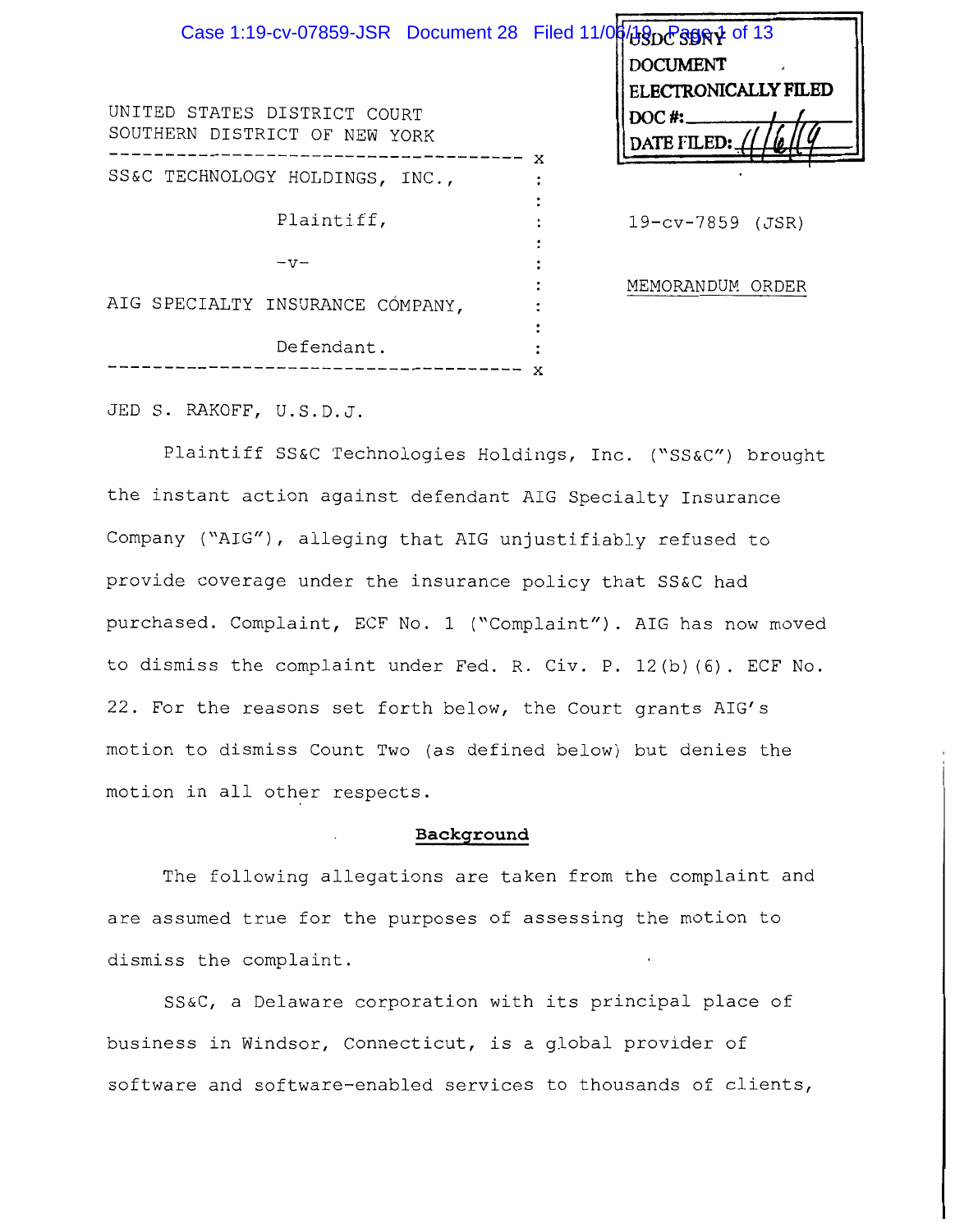#### Case 1:19-cv-07859-JSR Document 28 Filed 11/06/19 Page 2 of 13

including Tillage Commodities Fund, L.P. ("Tillage"). Complaint <sup>~</sup>2. In the course of its business, SS&C carries insurance to protect losses resulting from claims against SS&C due to its negligence, errors, or omissions relating to the performance of its professional services. Id. 11 2, 11. The insurance policy at issue, the Risk Protector Policy No. 01-274-16-88 (the "Policy"), was purchased from AIG, an insurance company organized under the laws of the State of Illinois with its principal place of business in New York, New York. Id. 1 2.

In March 2016, unknown third parties using stolen credentials sent transfer requests via e-mail to SS&C, falsely claiming to be acting on behalf of Tillage. Id. 11 3, 19. SS&C believed these requests to be from Tillage and processed those requests. Id.  $\mathbb I$  3. As a result, over the course of three weeks, SS&C transferred over \$5.9 million from Tillage's accounts to certain bank accounts in Hong Kong, as requested by the fraudsters. Id.  $\mathbb{H}$  3, 20. Once SS&C discovered the scheme, it alerted Hong Kong authorities and cooperated with Tillage and relevant authorities to try to recover stolen funds. Id. 1 21.

On September 16, 2016, Tillage filed suit against SS&C in New York Supreme Court, alleging that SS&C was grossly negligent in handling Tillage's funds, breached its services contracts, breached the implied covenant of good faith and fair dealing,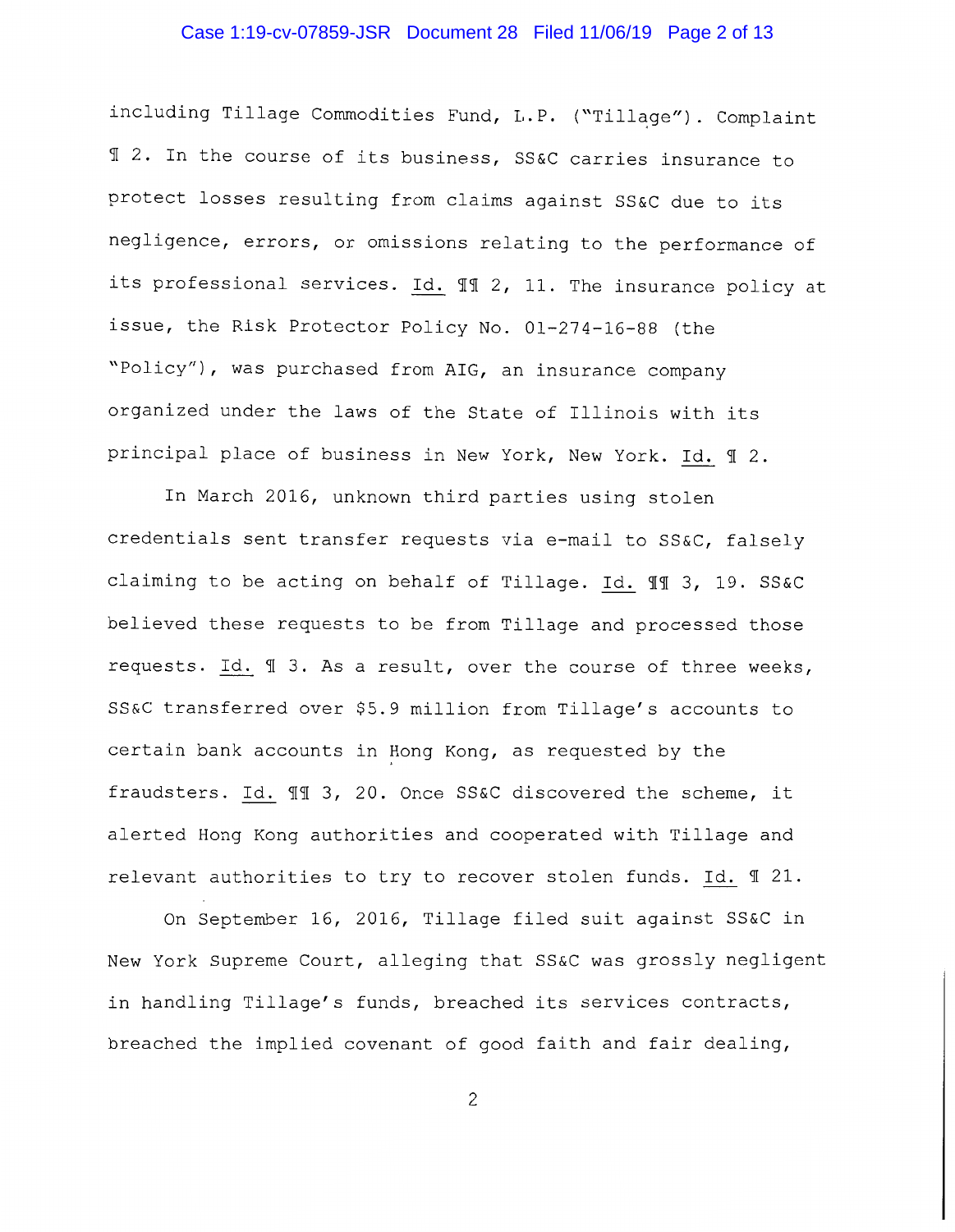## Case 1:19-cv-07859-JSR Document 28 Filed 11/06/19 Page 3 of 13

and violated certain provisions of the New York General Business Law regarding deceptive trade practices. See Tillage Commodities Fund, L.P. v. SS&C Technologies, Inc., No. 654765/2016 (Sup. Ct., N.Y. Cnty.) (the "Tillage Action"). Subsequently, SS&C's motion to dismiss the New York General Business Law claims was granted, and its motion to dismiss the breach of contract claims was denied. See id. Later, SS&C's motion for summary judgment was denied. See id. Two weeks prior to the trial, the Tillage Action was settled without any admission of liability or wrongdoing by either party. See id.

On March 28, 2016, four days after the fraudulent scheme was uncovered, SS&C timely notified AIG of the incident and indicated that the incident might give rise to a covered loss under the Policy (the "Claim"). Complaint  $\text{\textsterling}$  24.<sup>1</sup> By letter dated

<sup>&</sup>lt;sup>1</sup> Specifically, the relevant provisions of the Policy state: "The Insurer shall pay on an Insured's behalf all Loss in excess of the applicable Retention that such Insured is legally obligated to pay resulting from a Claim alleging a Wrongful Act." Policy, ECF No. 1-1 ("Policy"), at 66 (Specialty Professional Liability Insurance section). "Loss" is defined as "compensatory damages, judgments, settlements, pre-judgment and post-judgment interests and Defense Costs, including punitive exemplary and multiple damages where insurable by the applicable law which most favors coverage for such punitive, exemplary and multiple damages." Policy 67. "Claim" is defined to include a "Suit," which is defined as "a civil proceeding for monetary, non-monetary, or injunctive relief, which is commenced by service of a complaint or similar pleading." Id. "Wrongful Act" is defined as "any negligent act, error or omissions, misstatement or misleading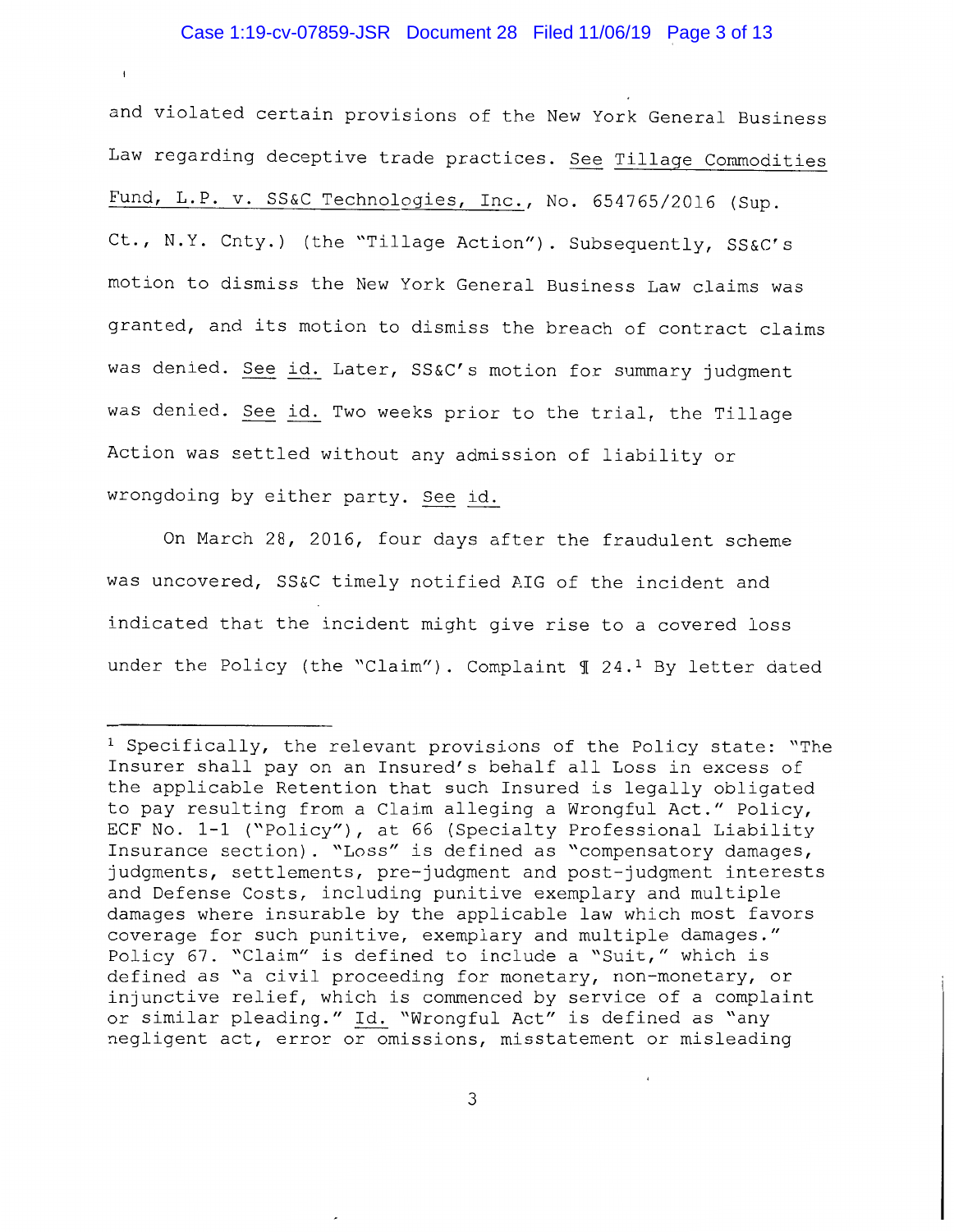## Case 1:19-cv-07859-JSR Document 28 Filed 11/06/19 Page 4 of 13

September 28, 2016, AIG acknowledged that the Tillage Action fell within the Specialty Professional Liability Insurance provisions and agreed to cover SS&C's defense costs related to the Tillage Action. Id. 11 25-27. However, in the same letter, AIG denied indemnity coverage for any settlement relating to the Tillage Action, asserting that the allegations by Tillage implicated a number of coverage exclusions (the "September 2016 Letter"). Id. Throughout the pendency of the Tillage Action, AIG continued refusing to provide coverage for any settlement, based on the same exclusion provisions it cited in the September 2016 Letter. Id. 11 28-29.

On May 21, 2019, pursuant to the terms of the Policy, SS&C and AIG tried mediating their dispute, but the mediation did not succeed. Id. 1 31.

On August 21, 2019, SS&C brought the instant three-count action against AIG, making claims for (1) breach of contract ("Count One"), (2) declaratory judgment that there is coverage available for SS&C's Claim under the Policy ("Count Two"), and (3) breach of the implied covenant of good faith and fair dealing ("Count Three"). Complaint 11 32-54. AIG has now moved

statement in an Insured's performance of Professional Services for others occurring on or after the Retroactive Date and prior to the end of the Policy Period." Id. at 68.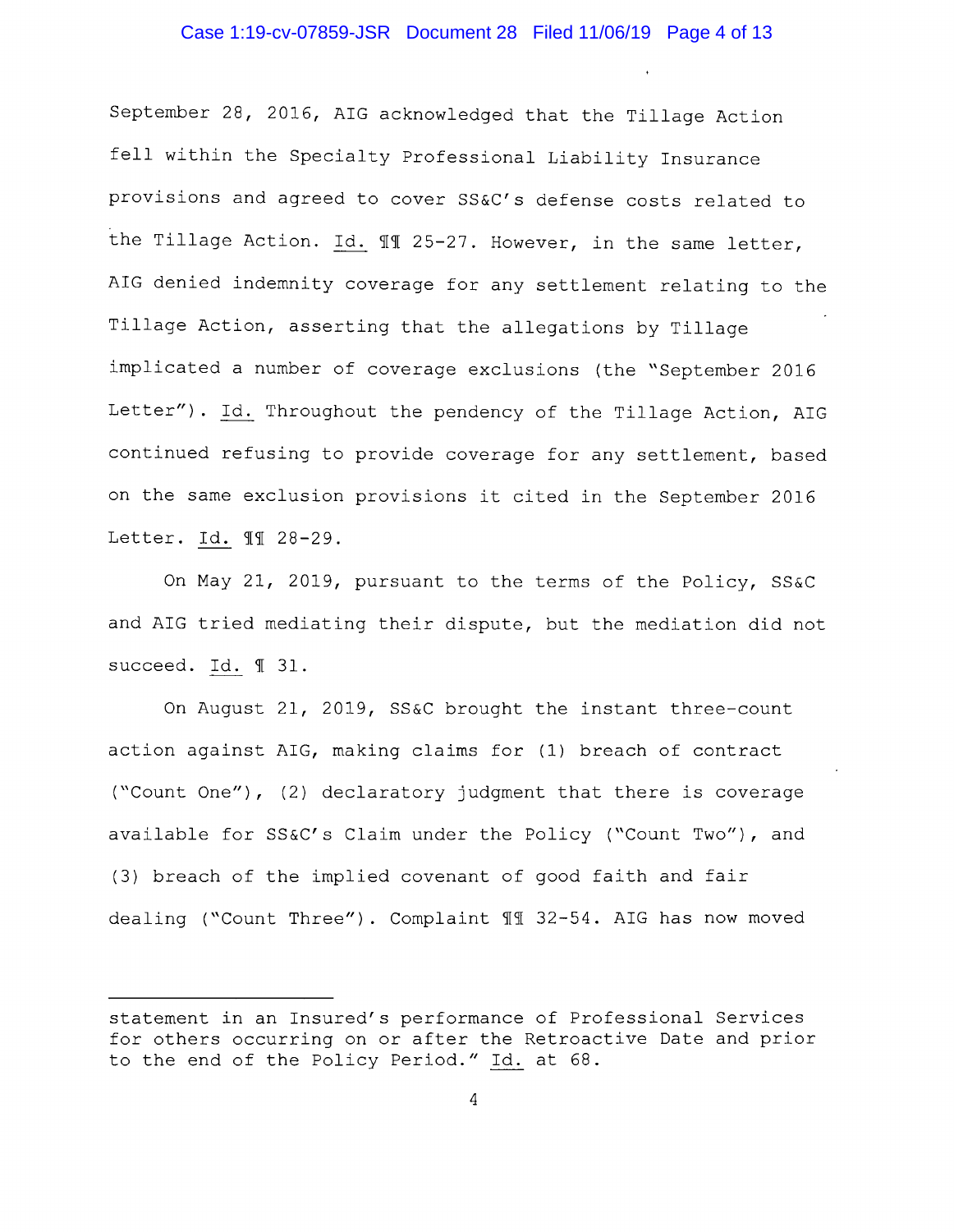## Case 1:19-cv-07859-JSR Document 28 Filed 11/06/19 Page 5 of 13

to dismiss the complaint under Fed. R. Civ. P. 12(b) (6). ECF No. 22.

#### **Analysis**

In order to survive a motion to dismiss, plaintiff must "state a claim to relief that is plausible on its face." Ashcroft v. Iqbal, 556 U.S. 662, 678 (2009).<sup>2</sup> "A claim has facial plausibility when the plaintiff pleads factual content that allows the court to draw the reasonable inference that the defendant is liable for the misconduct alleged." Id. When adjudicating a motion to dismiss, the Court "accept[s] all factual allegations in the complaint and draw[s] all reasonable inferences in the plaintiff's favor." ATSI Commc'ns, Inc. v. Shaar Fund, Ltd., 493 F.3d 87, 98 (2d Cir. 2007).

Under applicable Connecticut  $law<sub>t</sub>$ <sup>3</sup> an insurance policy "is to be interpreted by the same general rules that govern the

 $2$  Unless otherwise indicated, in quoting cases all internal quotation marks, alterations, emphases, footnotes, and citations are omitted.

<sup>&</sup>lt;sup>3</sup> The Court finds that Connecticut law governs the Policy at issue. A federal court adjudicating a state law claim must apply the choice of law rules of the forum state, in this case New York. See Klaxon Co. v. Stentor Elec. Mfg. Co., 313 U.S. 487, 496-97 (1941). New York courts apply a "center of gravity" approach in choosing which state's law to apply in adjudicating a contract claim. Lazard Freres & Co. v. Protective Life Ins. Co., 108 F.3d 1531, 1539 (2d Cir. 1997). Under this approach, specifically in matters of insurance coverage, "New York courts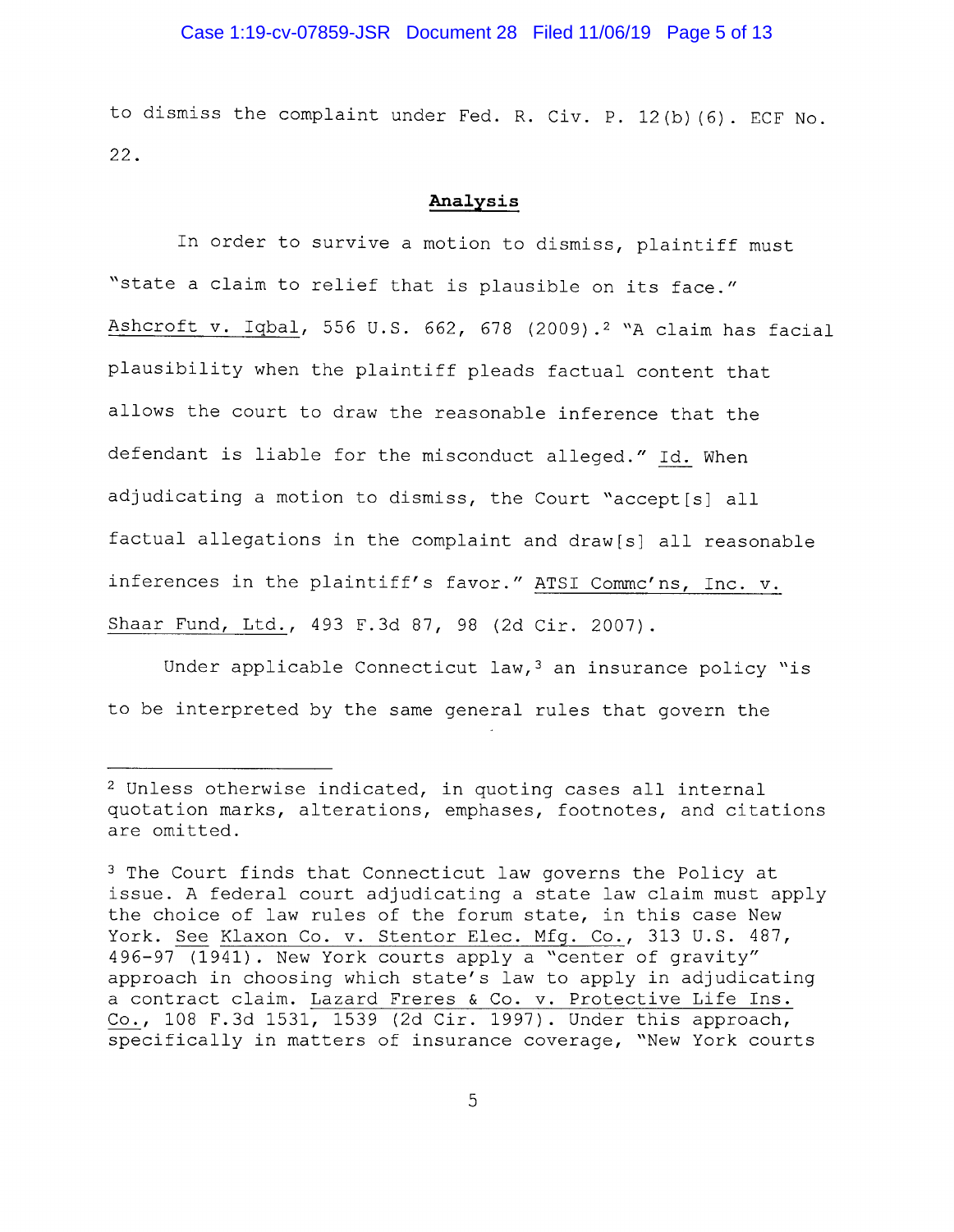#### Case 1:19-cv-07859-JSR Document 28 Filed 11/06/19 Page 6 of 13

construction of any written contract." Connecticut Med. Ins. Co. v. Kulikowski, 942 A.2d 334, 338 (Conn. 2008). In accordance with those principles, "[t]he determinative question is the intent of the parties, that is, what coverage the . . . [insured] expected to receive and what the [insurer] was to provide, as disclosed by the provisions of the policy." Schilberg Integrated Metals Corp. v. Continental Cas. Co., 819 A.2d 773, 789 (Conn. 2003).

# **I. Whether Settlement Coverage Is Barred by Exclusion 3(a) (Counts One and Two)**

Exclusion 3(a) excludes coverage for losses in connection

with claims:

alleging, arising out of, based upon or attributable to a dishonest, fraudulent, criminal or malicious act, error or omission, or any intentional or knowing violation of the law; provided, however, [AIG] **will**  defend Suits that allege any of the foregoing conduct, and that are not otherwise excluded, until there is a final judgment or final adjudication against an Insured in a Suit, adverse finding of fact against an

have looked principally to the following factors: the location of the insured risk; the insured's principal place of business; where the policy was issued and delivered; the location of the broker or agent placing the policy; where the premiums were paid; and the insurer's place of business." Olin Corp. v. Ins. Co. of N.A., 743 F. Supp. 1044, 1049 (S.D.N.Y. 1990). Based on these factors, although the principal place of business of AIG is New York, see Complaint **i** 7, the Court finds that Connecticut law governs the Policy: the Policy was issued and delivered in Connecticut, see Policy 8; the location of the broker placing the policy was in Connecticut, see Policy 123; and SS&C's principal place of business and the location of the insured risk are in Connecticut, see Complaint  $\mathbb I$  7.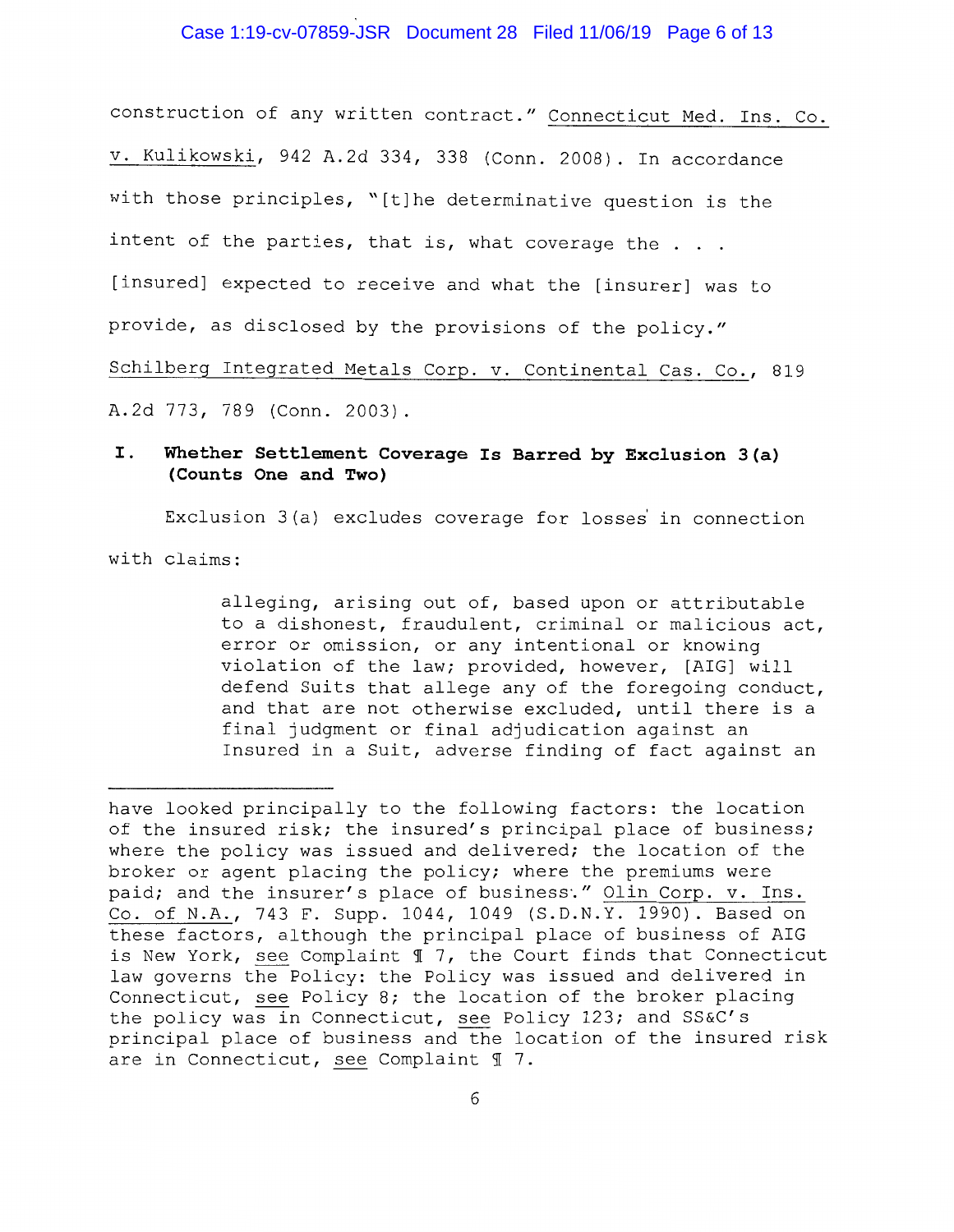## Case 1:19-cv-07859-JSR Document 28 Filed 11/06/19 Page 7 of 13

Insured in a binding arbitration proceeding or plea of guilty or no contest by an Insured as to such conduct, at which time the Insureds shall reimburse [AIG] for Defense Costs.

Policy 68 (Specialty Professional Liability Insurance section).

AIG argues that plain reading of the first clause before the "provided, however" clause dictates that Exclusion 3(a) applies not only to "dishonest, fraudulent, criminal or malicious act, error or omission, or any intentional or knowing violation of the law" committed by SS&C, but also broadly to such acts committed by third-party fraudsters, such as here. Memorandum of Law in Support of Defendant AIG Specialty Insurance Company's Motion to Dismiss Plaintiff's Complaint Pursuant to Fed. R. Civ. P. 12(b) (6), ECF No. 23-1 ("AIG Mem."), at 6. Therefore, AIG argues, Counts One and Two must be dismissed.

But even though reading the first clause in isolation might support AIG's interpretation, this interpretation falters when the sentence is read in its entirety. For coupling the first clause with the "provided, however" clause of the same sentence clearly indicates that Exclusion 3(a) applies only to dishonest, fraudulent, criminal, or malicious acts committed by SS&C, and not to these such acts committed by third-party fraudsters. This is because the "provided, however" clause, which modifies the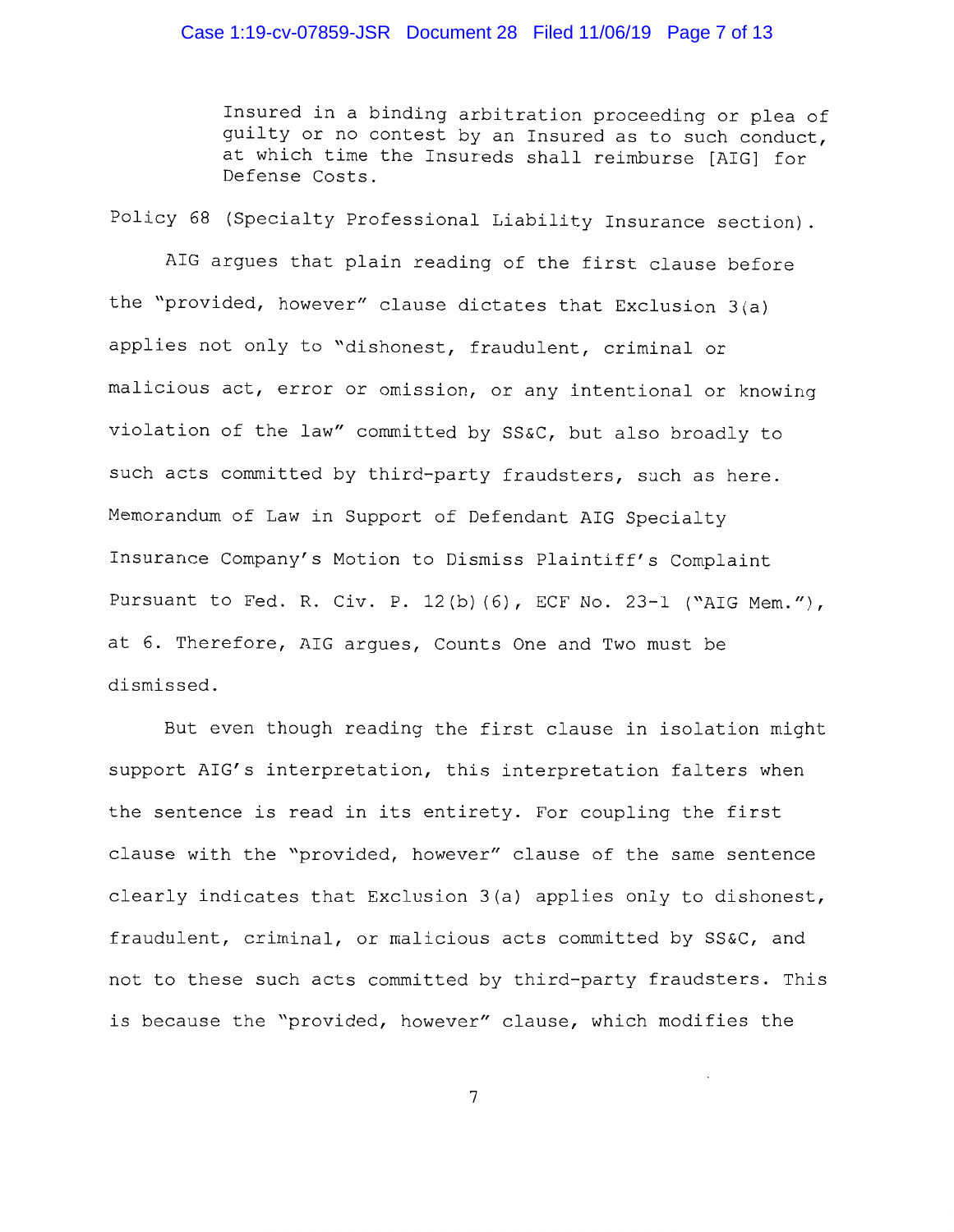## Case 1:19-cv-07859-JSR Document 28 Filed 11/06/19 Page 8 of 13

first clause, refers specifically to "Suits that allege any of the foregoing conduct" against SS&C. This reading also comports with what the parties most likely intended when they entered into the Policy. Indeed, the very rationale of such exclusionary provisions is that "a tortfeasor may not protect himself from liability by seeking indemnity from his insurer for damages, punitive in nature, that were imposed on him for his own intentional or reckless wrongdoing." Bodner v. United Servs. Auto. Ass'n, 610 A.2d 1212, 1221 (Conn. 1992).

At the very least, ambiguity exists, and, under applicable Connecticut law, the court must "construe the terms of an insurance policy in favor of insurance coverage." Kelly v. Figueiredo, 610 A.2d 1296, 1299 (Conn. 1992); see also Liberty Mut. Ins. Co. v. Lone Star Indus., Inc., 967 A.2d 1, 21-22 (Conn. 2009).

In response, AIG points out that other coverage sections in the Policy, such as the Cyber Extortion Coverage section, contain almost identical language with respect to the first clause and the qualifier "if committed by any of the Insured's [directors, officers, etc.], "4 whereas Exclusion 3(a) here does

<sup>4</sup> Specifically, the Cyber Extortion Coverage section states: "The Insurer shall not be liable to make any payment for Loss: (a) alleging, arising out of, based upon or attributable to any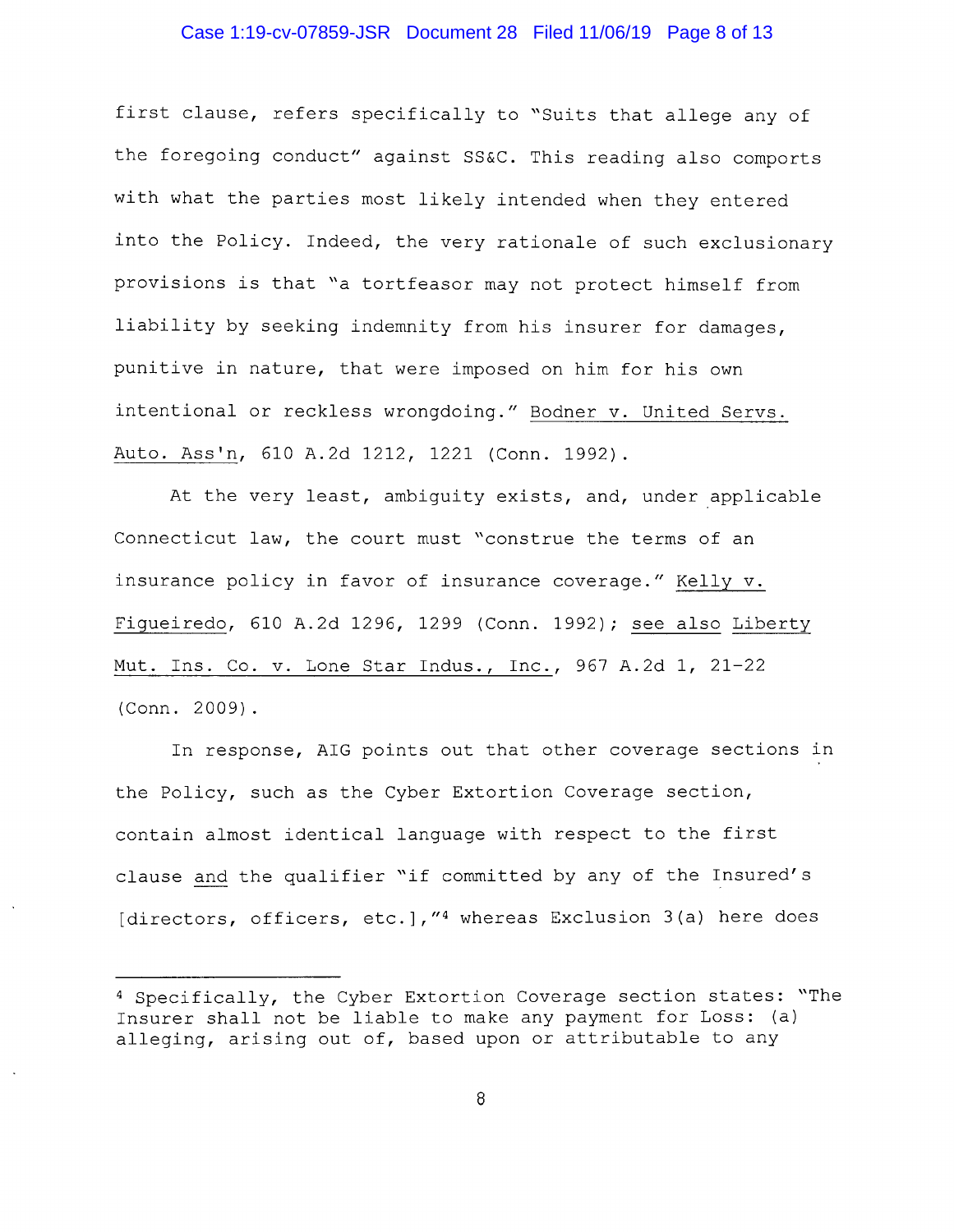## Case 1:19-cv-07859-JSR Document 28 Filed 11/06/19 Page 9 of 13

not contain any such qualifier. But it was just to avoid such an argument that the Policy explicitly states: "The terms and conditions set forth in each Coverage Section shall only apply to that particular Coverage Section and shall in no way be construed to apply to any other Coverage Section of this policy." Policy 9.

In sum, AIG's motion to dismiss Counts One and Two based on its interpretation of Exclusion 3(a) is denied. <sup>5</sup>

# II. **Whether Claim for Declaratory Relief Should Be Dismissed for Being Duplicative (Count Two)**

Under Count Two, SS&C seeks a declaratory judgment that "there is coverage available for SS&C's Claim under the Policy." Complaint  $\mathcal I$  45. Once the actual controversy requirement is

dishonest, fraudulent, criminal or malicious act, error or omission, or any intentional or knowing violation of the law, if committed by any of the Insured's [directors, officers, etc.].. . " Policy 36 (Cyber Extortion Insurance section) (emphasis added); see also id. at 40 (Event Management Insurance section); id. at 52 (Network Interruption Insurance section); id. at 61 (Security and Privacy Liability Insurance section); id. at 73-74 (Crisis Fund Insurance section) (emphasis added).

<sup>5</sup>As this is a sufficient ground to deny the motion in these respects, the Court does not reach the issue of whether the "provided, however" clause pertains only to AIG's defense coverage or to both AIG's defense coverage and settlement coverage.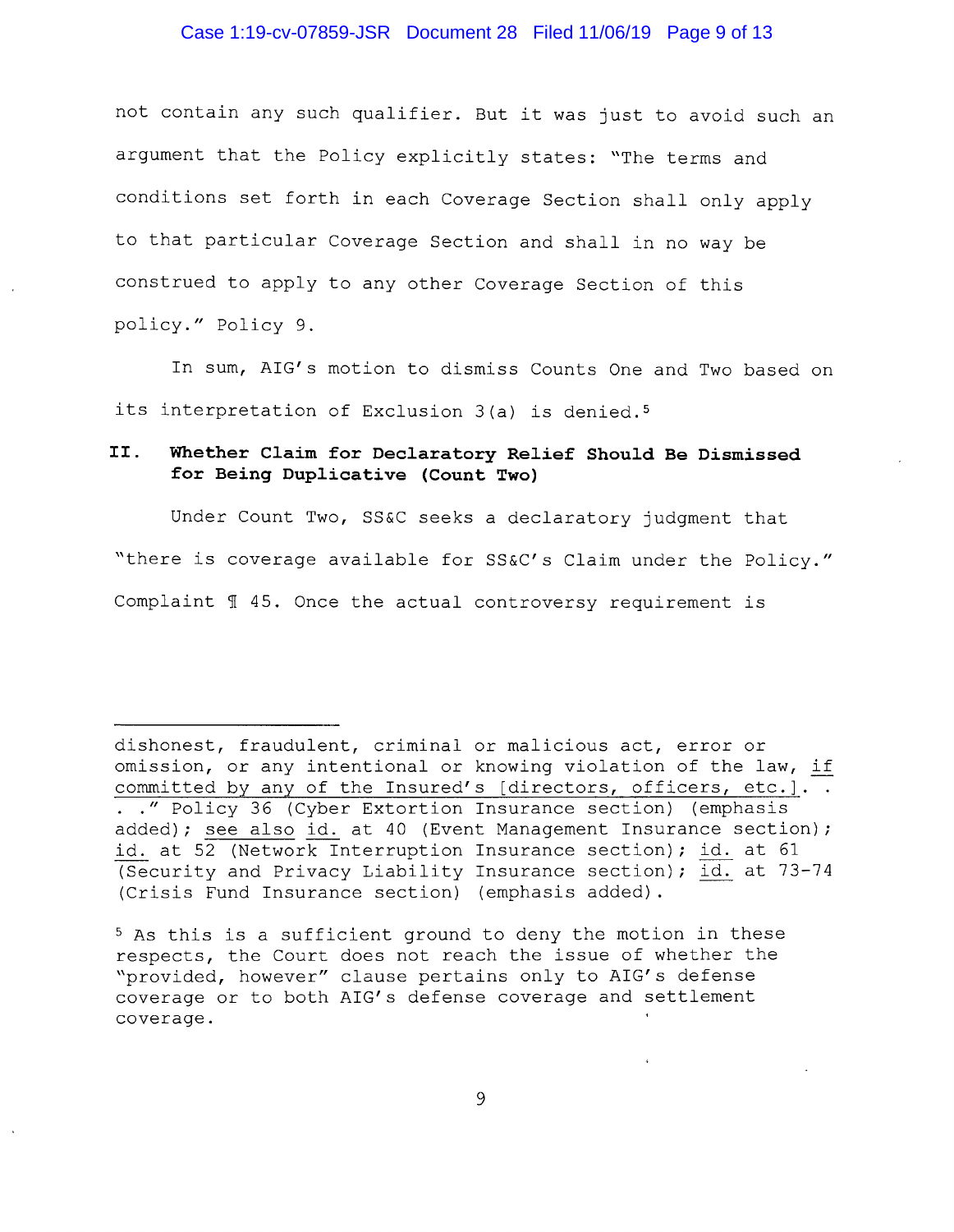#### Case 1:19-cv-07859-JSR Document 28 Filed 11/06/19 Page 10 of 13

satisfied under 28 U.S.C.  $S$  2201 - as is the case here<sup>6</sup> - the Court considers the following factors in deciding whether it will exercise its discretion to entertain a request for declaratory judgment: "(1) whether the judgment **will** serve a useful purpose in clarifying or settling the legal issues involved; and (2) whether a judgment would finalize the controversy and offer relief from uncertainty." Duane Reade, Inc. v. St. Paul Fire & Marine Ins. Co., 411 F.3d 384, 389 (2d Cir. 2005).

The Court finds that both factors favor dismissing Count Two. As AIG points out, the same conduct underlies causes of action for both Counts One and Two, and Count Two is almost entirely duplicative of Count One. AIG Mem. 11. In response, SS&C contends that Count Two seeks a broader declaration of rights than what would be resolved by Count One, as the "declaratory relief would clarify the parties' legal obligations to one another and offer relief from uncertainty" by determining "AIG's liability for future costs arising from the settlement of the Tillage Action and clearly define the applicability of the

<sup>6</sup> In order to constitute an "actual controversy," the disagreement between the parties "must have taken on fixed and final shape so that a court can see what legal issues it is deciding, what effect its decision will have on the adversaries, and some useful purpose to be achieved **in** deciding them." Jenkins v. United States, 386 F.3d 415, 417-18 (2d Cir. 2004).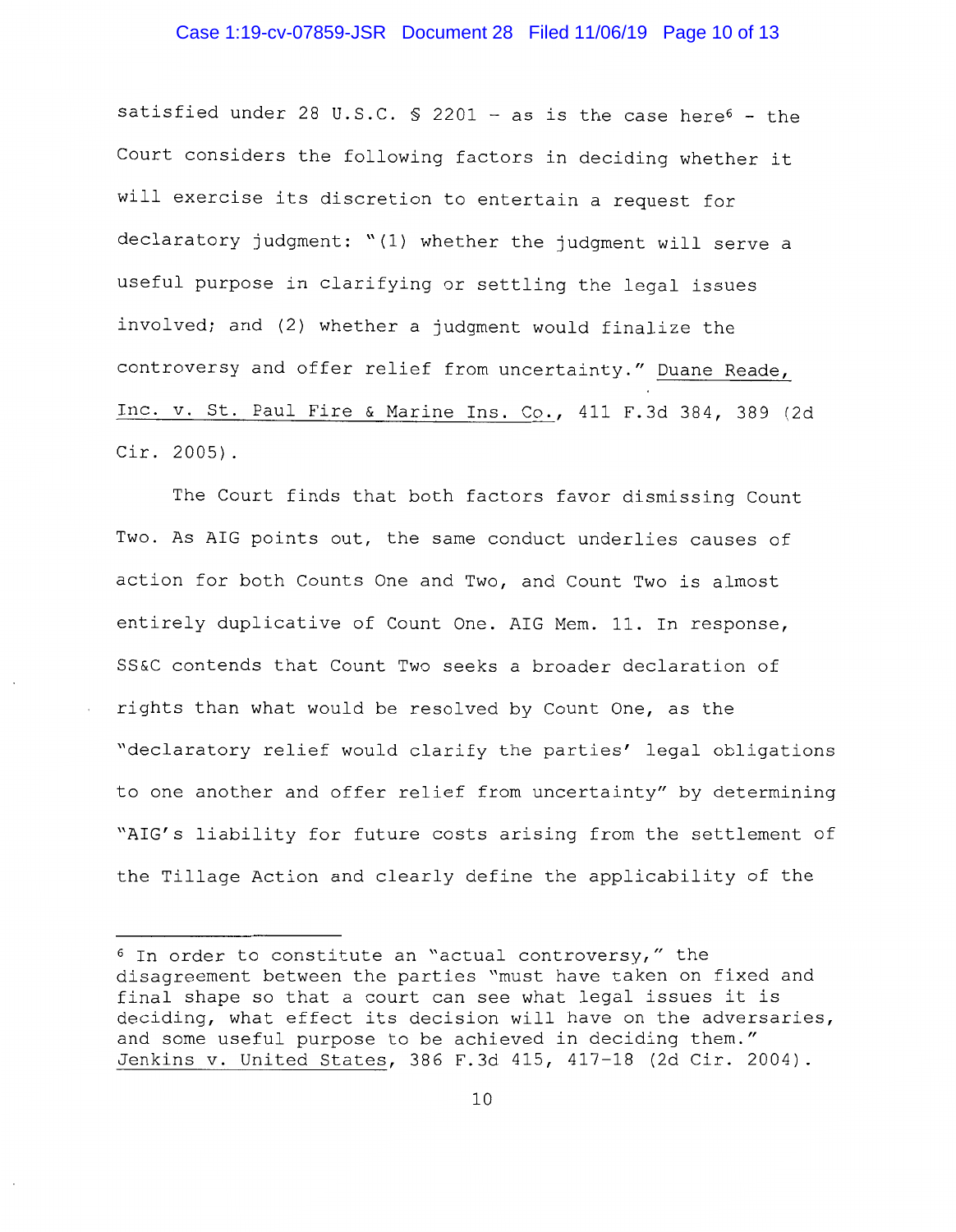#### Case 1:19-cv-07859-JSR Document 28 Filed 11/06/19 Page 11 of 13

Policy to future litigation involving similar conduct." Plaintiff's Memorandum of Law in Opposition to Defendant's Motion to Dismiss, ECF No. 24 ("SS&C Opp."), at 15. However, the Court disagrees with SS&C's assessment, because the settlement expenses have already been incurred, and there does not appear to be any pending or future litigation involving the present issue. Therefore, the Court hereby dismisses Count Two in light of "the better or more effective remedy" available under Count One. Amusement Indus., Inc. v. Stern, 693 F. Supp. 2d 301, 311,  $312$  (S.D.N.Y. 2010).

## **III. Whether Claim for Implied Covenant of Breach of Good Faith and Fair Dealing Should Be Dismissed (Count Three)**

Under applicable Connecticut law, "[t]o constitute a breach of the implied covenant of good faith and fair dealing, the acts by which a defendant allegedly impedes the plaintiff's right to receive benefits that he or she reasonably expected to receive under the contract must have been taken in bad faith." De La Concha of Hartford, Inc. v. Aetna Life Ins. Co., 849 A.2d 382, 388 (Conn. 2004).

AIG argues that Count Three should be dismissed because it rests on an allegedly false premise that AIG wrongfully denied indemnity coverage in connection with the Tillage settlement, whereas in AIG's view SS&C was not entitled to any contractual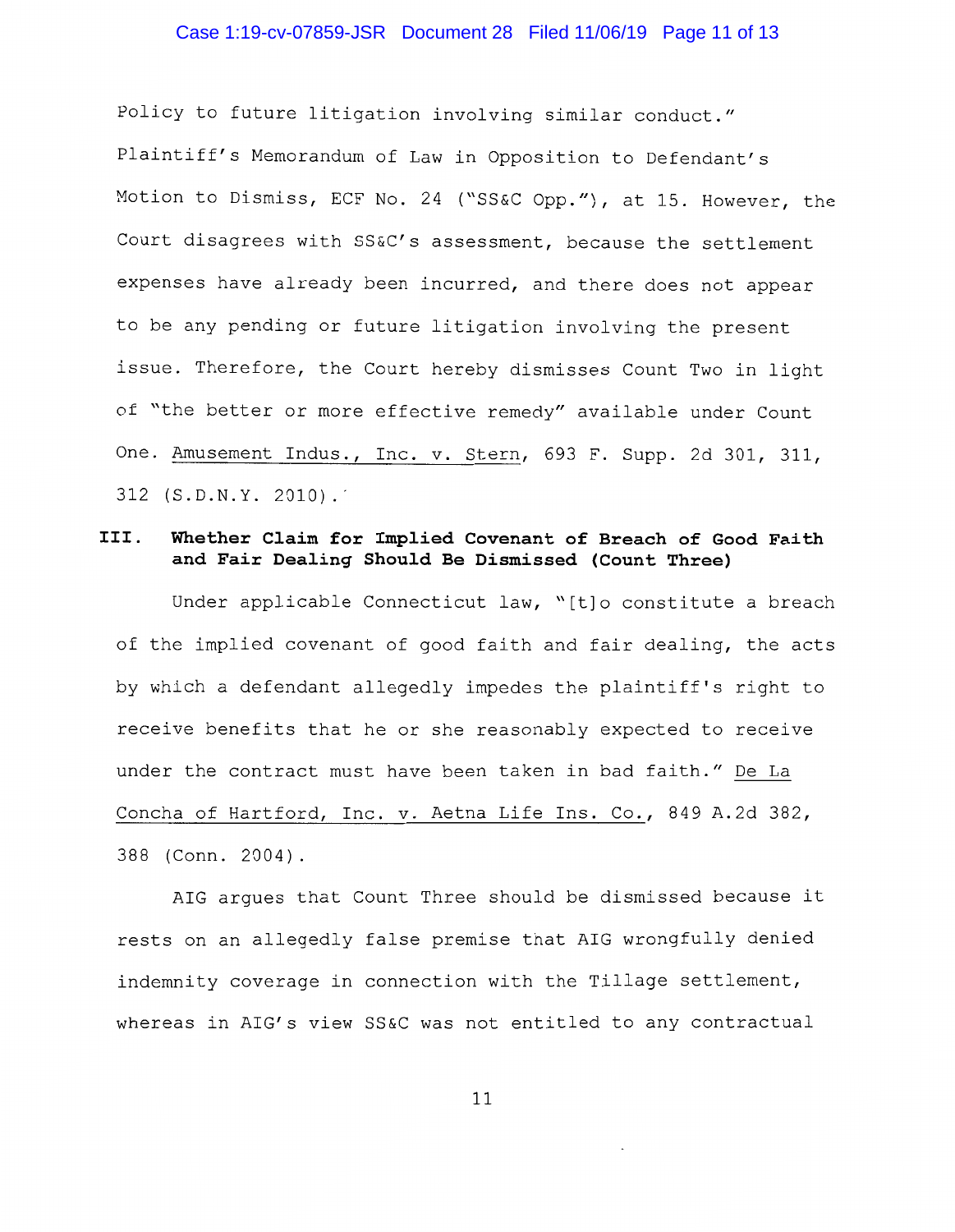## Case 1:19-cv-07859-JSR Document 28 Filed 11/06/19 Page 12 of 13

rights or benefits as such to begin with. AIG Mem. 9. However, as discussed above, the so-called "false premise" is not false after all. If SS&C's allegations are true, AIG was wrong to invoke Exclusion 3(a) to deny coverage for the Tillage settlement, and AIG indeed impaired SS&C's contractual rights. If so, the fact that AIG engaged in allegedly pretextual reading of the Policy to deny coverage may qualify as an act of bad faith. In addition, AIG stated in its September 2016 Letter that "a final adjudication of the [allegation that SS&C worked with the fraudsters] could exclude . . indemnity coverage for this matter and trigger our right to recoup,  $''$  in contrast to its current position that allegations based on the conduct of the third-party fraudsters, even in the absence of any wrongdoing on SS&C's part, would exclude indemnity coverage. This alleged change in AIG's position adequately pleads that AIG has been acting in bad faith.

For these reasons, the Court denies AIG's motion to dismiss Count Three.

<sup>7</sup>SS&C attached a copy of the September 2016 Letter as an exhibit to its opposition brief to the instant motion. Because this letter was incorporated into the complaint by reference, the Court may consider the contents of this exhibit. See Roth v. Jennings, 489 F.3d 499, 509 (2d Cir. 2007) ("Documents that are ... incorporated in it by reference are deemed part of the pleading and may be considered.").